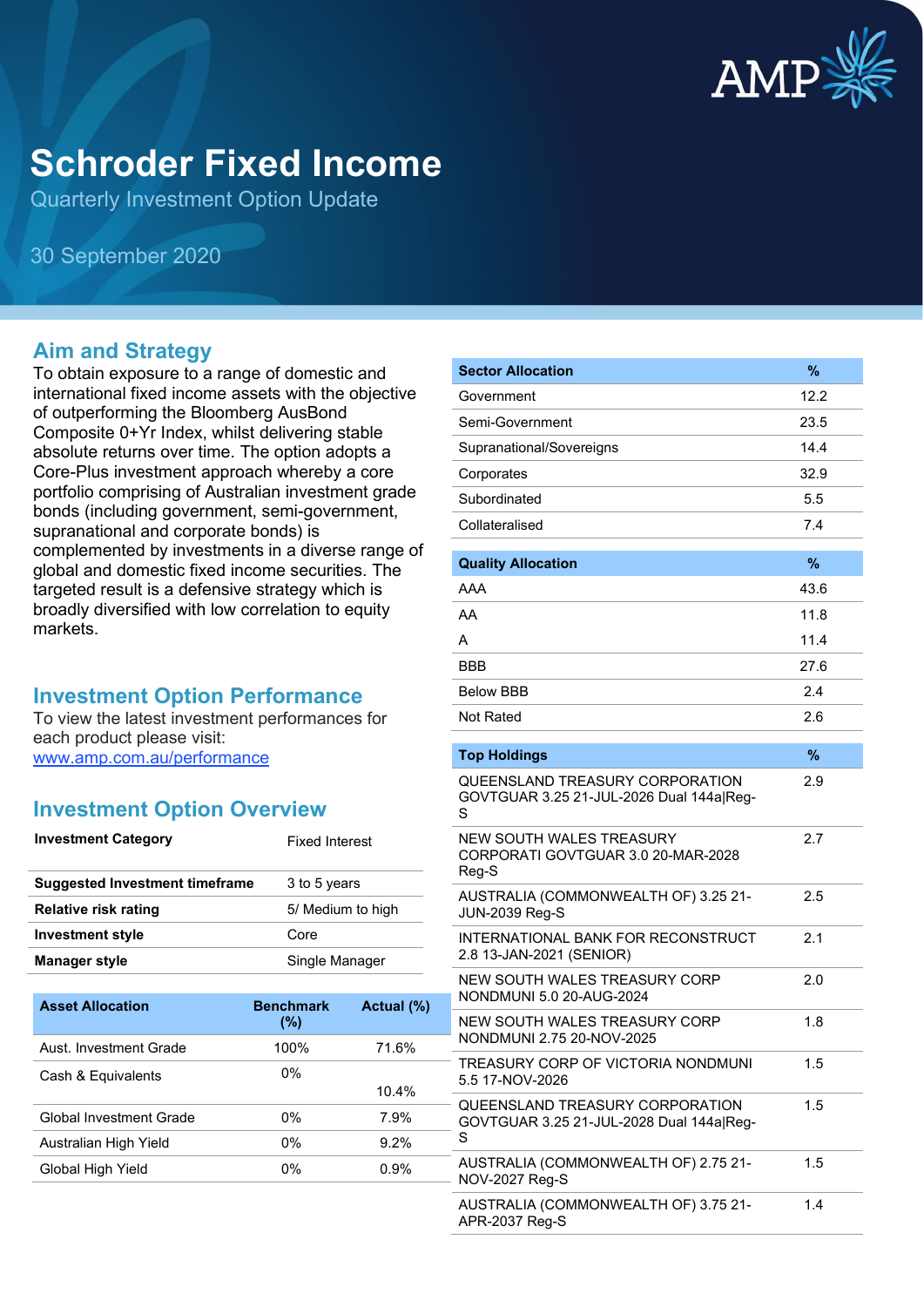## **Investment Option Commentary**

Over the September quarter the Schroder Fixed Income investment option delivered positive returns (gross of fees)

A small fall in Australian government bond yields supported absolute returns in the quarter, though the strategy's overweight allocation to non-government sectors delivered the bulk of the portfolio's outperformance, due to both the extra income generation and the ongoing spread compression driving capital appreciation. The strategy's long duration positioning in Australia and allocation to inflation linked bonds also added value.

While the first half of the year provided plenty of opportunity to reposition portfolios, in recent months changes to portfolios have been limited. The Manager continues to run modestly more interest rate risk than the benchmark, and remain constructive on credit assets relative to government bonds. Small positioning changes during the quarter included: trimming Australian higher yielding and global high yield allocations, allocating to US securitised and Asian credit assets, and increasing the Portfolio's Australian duration position ahead of likely further RBA easing.

The Manager's overriding focus remains on positioning for quality income generation across a broad opportunity set, keeping the portfolio well diversified and being flexible to both capture opportunities and manage risk.

## **Market Commentary**

A resurgence of COVID-19 cases in Europe and the inability of Democrats and Republicans in the US to come to an agreement on a fiscal package resulted in weaker equity market performance during September. With monetary policy expected to remain accommodative for the foreseeable future, markets shifted their focus to fiscal policy. There was hope that a fiscal support package would be agreed upon prior to the US election, but that now seems increasingly uncertain with the Democrats and Republicans still at odds regarding the size of the package. On the political front, Joe Biden's likelihood of winning the election has increased in recent weeks according to betting markets, following the first presidential debate and Trump's contraction of COVID-19. In Europe, an uplift in COVID-19 cases resulted in weaker than expected manufacturing data as countries consider reintroducing social distancing restrictions. Domestically, unemployment figures were stronger than expected, though there is greater uncertainty heading forward as Job Keeper starts to unwind. Meanwhile, local bond markets priced in the possibility of another rate cut to 10 bps and further quantitative easing.

Global equities returned -2.9% in local currency terms in September, with most major markets outside of Japan posting negative returns. Over the quarter, global equities still had a strong return of 6.9%, while the Australian market underperformed over the quarter with a return of -0.4%. Australian Government bond yields fell by 0.08% over the quarter to end at 0.79%. In the US, bond yields rose slightly to end the quarter at 0.68%. Bond yields decreased in Germany and Japan during the quarter by 0.07% and 0.01% respectively. Spreads in investment grade and high yield credit, as well as emerging market debt widened moderately during September in conjunction with the sell-off in risk assets, but remain tighter over the quarter. Similarly in FX, the USD strengthened during September as investors shifted to safer currencies, but remains weaker over the quarter.

#### **Outlook**

As spreads have compressed, the investment manager have downgraded their view on corporate bonds compared to a few months ago, and now expect the bulk of near term returns to be driven by income (or carry) rather than further capital gains. Accordingly they've trimmed their exposures a little, mainly away from riskier exposures. Mostly however they've rotated into other parts of the opportunity set that offer better value – that is, better income return for the risk of earning it. For example, within the broad global opportunity set, Asian credit is attractive versus developed country high yield, and US securitised debt is more appealing than US corporate debt. In Australia they've trimmed their Australian higher yielding and RMBS allocations, and within investment grade they've rotated from banks to non-financials, as while banks have led the spread re-pricing in recent months, they think the extent of loss provision likely to be required for banks is underpriced.